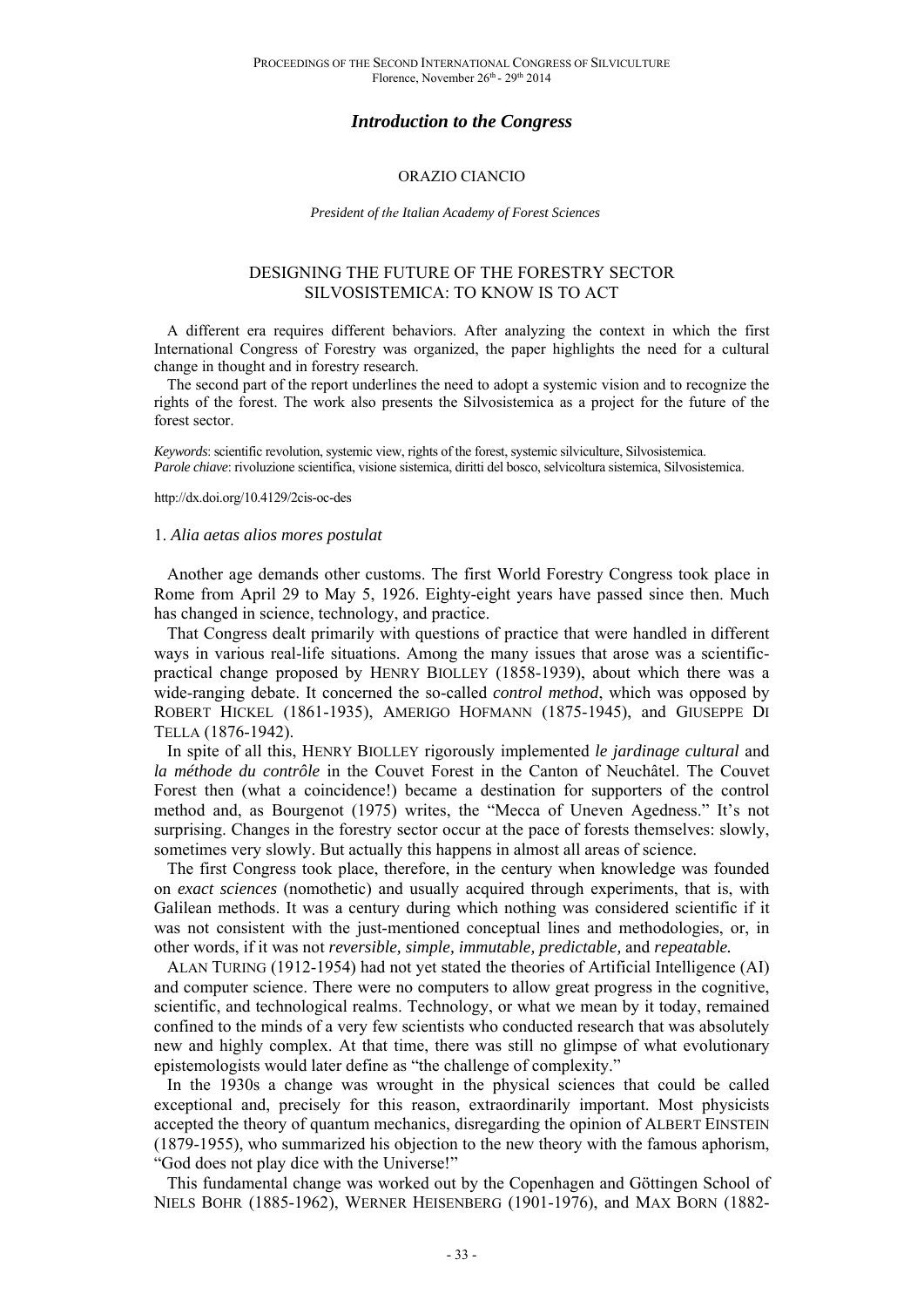1970). It was a change that provoked more than a few disputes. But scientific revolutions – as understood by THOMAS KUHN (1922-1996) in the famous book (1962) *The Structure of Scientific Revolutions* – involve controversies that conclude only when new ideas put forward by the individual scientist are accepted by the scientific community, or at least by a broad segment of it.

In the 1970s, *procedural sciences* – developmental or historical – were set up as a contrast to *exact sciences*, with the corresponding concepts of *irreversible, complex, variable, unpredictable,* and *unrepeatable*. The contrasting categories of these two approaches to science are shown in Table 1, although perhaps in a greatly simplified and only approximate manner.

If we examine the two sets of terms delineating the different groups of sciences, obviously explained only concisely and incompletely, the elements of the contrast stand out clearly and unmistakably. The new theories and ideas have been, and still often are, considered to be unscientific or to be at the very limits of acceptable science.

It should be noted, however, that in recent years the most reputable researchers in the life sciences have become more accepting of this new methodology. Attempting to explain the issue very simply, we can state that in the study of nature, the principles of reductionism, determinism, and mechanism – in brief, Newtonian mechanics – prevail in the *exact sciences* as methods of research, while in the *procedural sciences*, holism, organicism, and systems thinking are taken into consideration.

|                         | PROPERTIES OF THE EXACT SCIENCES   | <b>PROPERTIES OF THE</b><br>PROCEDURAL SCIENCES |
|-------------------------|------------------------------------|-------------------------------------------------|
| 1                       | Order                              | Disorder                                        |
| $\overline{\mathbf{c}}$ | Simple                             | Complex                                         |
| $\overline{\mathbf{3}}$ | Repeatable                         | Unrepeatable                                    |
| 4                       | Immutable                          | Variable                                        |
| 5                       | Predictable                        | Unpredictable                                   |
| 6                       | Reversible                         | Irreversible                                    |
|                         | (linear paradigm)                  | (non-linear paradigm)                           |
| 7                       | Tautological propositions          | Original propositions                           |
| 8                       | Changes are not taken into account | Changes are imponderable                        |
| 9                       | Models of abiotic systems          | Models of biotic systems                        |
| 10                      | Regularity                         | Chaoticity                                      |
| 11                      | Reductionism                       | Holism                                          |
| 12                      | Mechanism                          | Aleatority                                      |
| 13                      | Determinism                        | Indeterminism                                   |
| 14                      | Cause-effect                       | Chance                                          |
| 15                      | Maximizing profit                  | Evaluating environmental                        |
|                         |                                    | and social impact                               |
| 16                      | Current-day orientation            | Innovative orientation                          |
| 17                      | Market value                       | Social value                                    |
| 18                      | Quantitative predictions           | Qualitative theories                            |
|                         |                                    |                                                 |

*Table 1*. Contrasting conceptual features of the exact sciences (nomothetic) and procedural sciences (developmental or historical).

2. Silvosistemica as a way to design the future of the forestry sector

With the description of the discipline of *Silvosistemica* I intend to present a "design for the future of the forestry sector." This attempt is based on a principle: the re-examination, from the scientific and cultural point of view, of the forest, an entity whose definition entails conceptual and methodological innovation. "*The forest is a unified whole in the network of relationships between the complex of animal and plant organisms and the*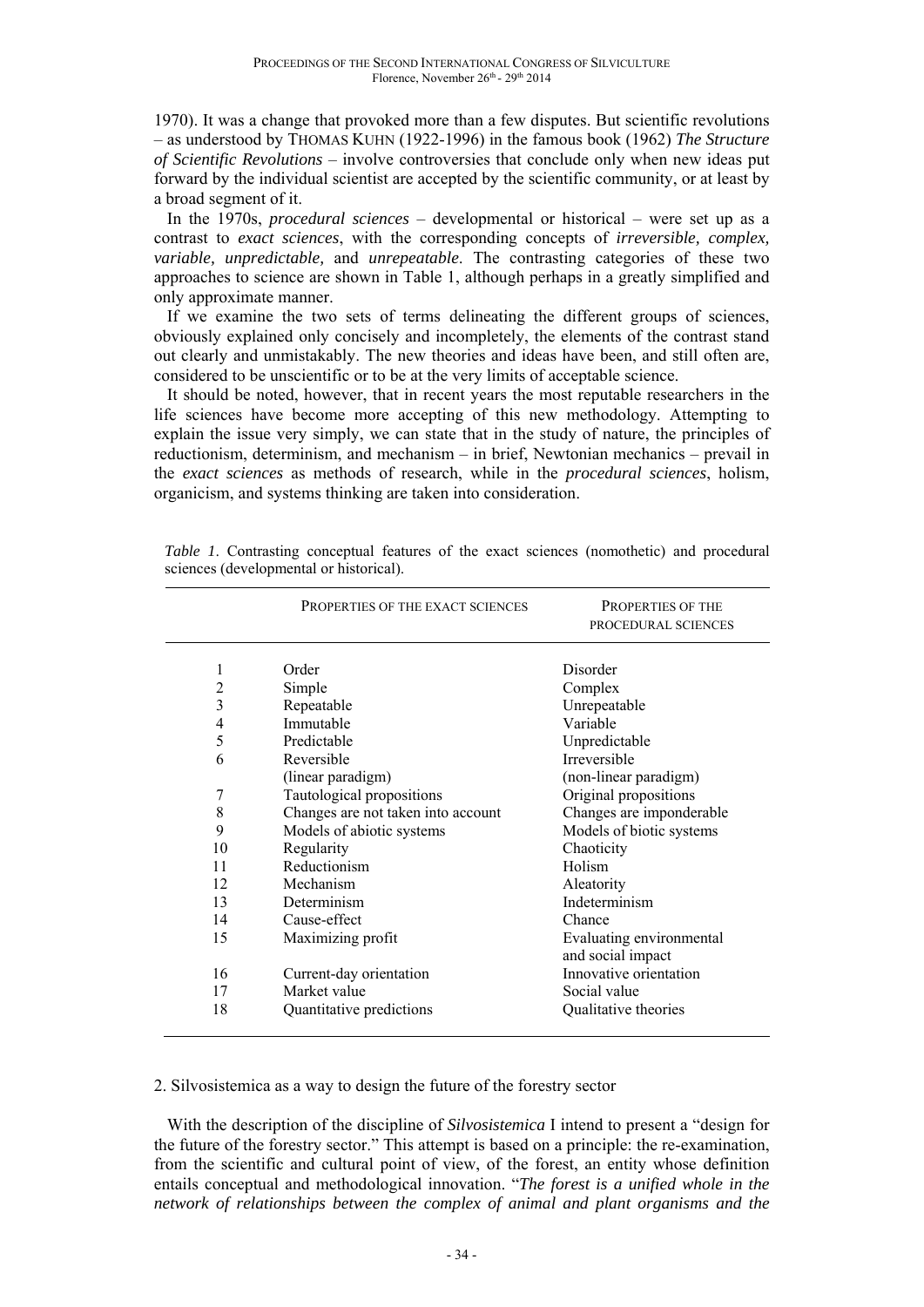*complex of physical factors – in other words, a highly complex biological system.*" In short, it is a system to which the notion of *complexity* is tightly bound.

However, out in the field, the ideas of system and complexity are very often not held in the proper regard and are ignored. Those advocating that these ideas of system and complexity should form the basic principles of the disciplines of forestry science almost always sense incomprehension and realize that controversies are likely to come. This stems as a matter of course from the well-established conviction among researchers and foresters that such ideas do not belong in the *exact sciences*, which are characterized by the formulation of universal laws of nature that, precisely because they are such, should be capable of generating exact predictions.

In the scientific arena, innovative ideas are subjected to various dialectical debates. It has always happened, and it always will happen. But this is not the issue. The big trouble arises when methods are separated from science. This disjunction appears incomprehensible to many foresters. It seems almost as if one wished to deny the validity of normally accepted methods.

A second principle is connected to the awareness of moving from specialized knowledge to general knowledge, which is not the recognition of a set of methods suitable to solve specific problems, but is the *re-discovery* of the *procedural sciences* that can provide hypothetical reconstructions of a sequence of events within a no longer modifiable context. This is a re-discovery that concerns not only the intellectual sphere, but also the ethical one, to which pertains the concept of responsibility toward all biotic and abiotic forms of nature.

This attempt involves a paradigm shift in which the forest is studied using the categories of *order/disorder* and *simple/complex*. The mechanism and determinism typical of forestry science, as it is understood today, lead unavoidably to a form of anthropocentrism based on the *criterion of very weak sustainability*, or the mistaken belief that science and technology can make up for the damage that humans inevitably cause in the *complex biological forest system*.

The *procedural sciences* make no room for the categories of *order* and *simple* and turn the opposing categories of *disorder* and *complex* into the focal point and priority of research and inquiry into the forest. The study of nature poses questions that can only be answered through modeling the great diversity of nature. Considering the more or less radical modification of this diversity represents a preposterous, unacceptable conceptual heresy.

But the history of thought and of forestry science clearly shows that this has been the road constantly travelled. And, unfortunately, it continues in that way due to the firm belief in the effectiveness of the unnatural path.

Forestry research has developed decisively along the lines of this contrast. Looking to the past and remaining immobile when ecological, scientific, cultural, ethical, social, and political changes are appearing at an unpredictable and incredibly fast pace would mean, on the one hand, insulting nature, and on the other, damaging not only current generations, but also and especially those to come.

It should be added that the collective conscience of foresters has not yet accepted the new *Weltanschauung* that calls for a new and different research methodology. This has brought about passionate debates among the supporters of principles conforming to experimental science and the proponents of the conceptual categories of this new view. But this is a positive step. Debate is always useful. As I like to put it, "*Discord brings knowledge, and knowledge increases ignorance*."

The change in the epistemological foundations of scientific research in forestry has led me to present a few ideas aimed at developing a scientific and technical design for a new view of the complex biological forest system.

### 3. The systemic view and the rights of the forest

In recent years, there has been a profound change among the most advanced segments of society. New discoveries in science – notably in the various forms of ecology: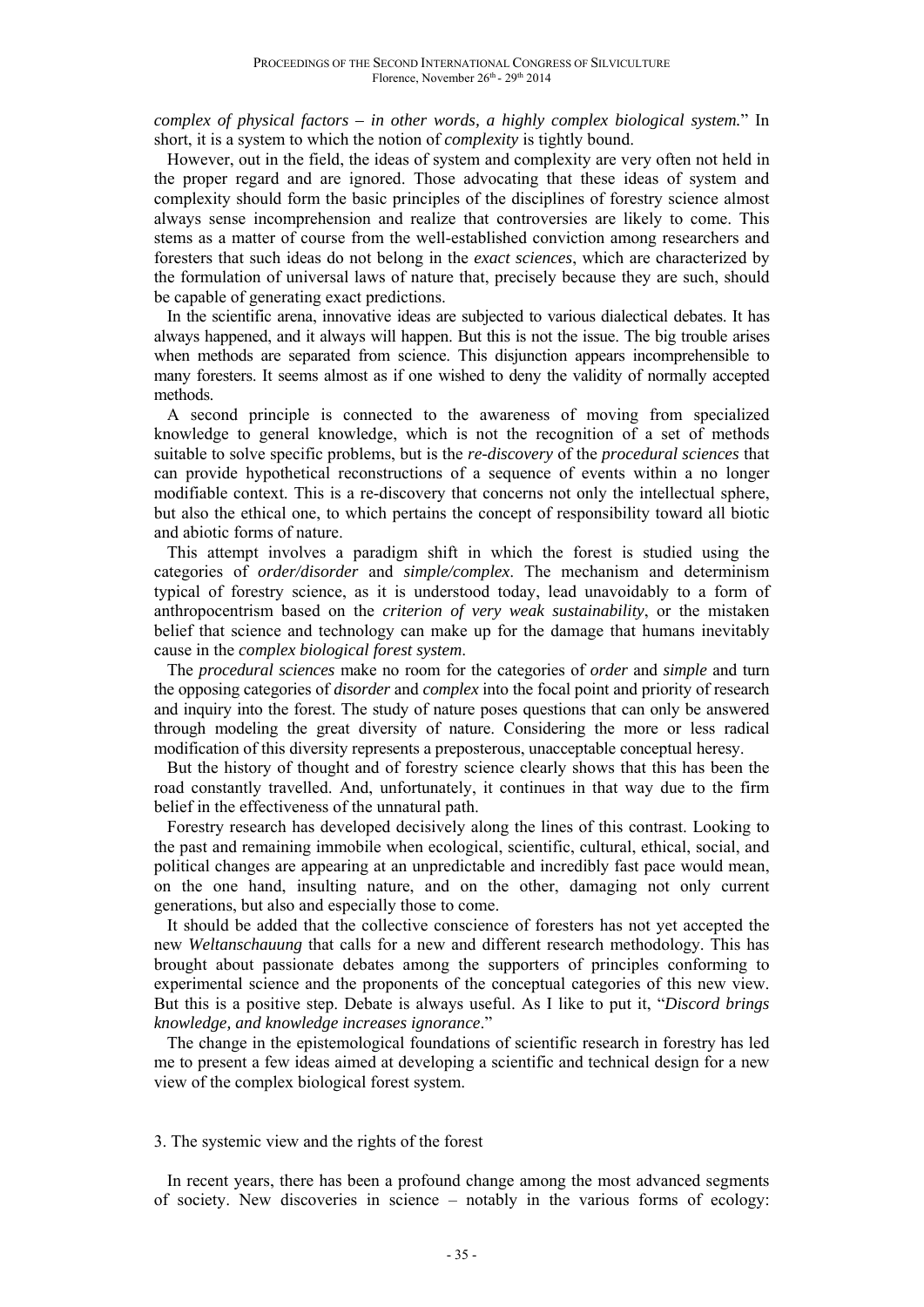*philosophical*, *scientific*, *technological*, *cultural*, and *ethical* – and the awareness of the limits of development, which has not acknowledged the need to protect and respect the environment, have led to the beginnings of a different relationship between humans and nature and, as a result, between humans and the forest.

By now it is universally recognized and accepted that, as HAZEL HENDERSON maintains, we are all enclosed in a series of systems, each nestled within another. This leads to a new view: the *systemic view*, which allows us to perceive the importance and significance of complexity and the connections between the natural world and the human one. *Systems theory* is confirmed. The *holistic view* takes shape. So, even if we are not referring to conventional holism here, it must be noted that complexity involves the principle of incompleteness and uncertainty that is observed when investigating living systems.

The reinterpretation of developments in forestry in the  $20<sup>th</sup>$  century and the advances in knowledge that ensued in forestry and environmental sciences led to a change in how the forest is approached conceptually. The starting point for this deliberation is how knowledge and values are perceived: in other words, epistemology and axiology.

Many people will not attribute a "value in and of itself" to the forest. Others, however, believe that the forest has the right to exist, and thus, as some philosophers and a number of forestry academics have pointed out, the question of rights is unavoidable. All that will be left to debate is the priority and limits to be assigned to each of the rights vis-à-vis the others.

Critical analysis of *systems thinking* leads to the implicit conclusion that it is time to consider the forest no longer to be the *object* but the *subject of rights* and, accordingly, to take this into account. I am and want to remain *au dessus de la melée*, and I also know that I'm running the risk of being considered heretical and, consequently, of being excommunicated. But even though I'm aware of all this, I'm not going to back down. I will complete my attempt to provide a credible explanation.

In recent years, much has changed concerning the forest: we are faced with issues relating to daily operations and to the obligation to respect the forest, as nature teaches us in its various expressions. The forest is a living system with value in and of itself and which, for this very reason, has those rights we recognize for the biotic community. *The rights of the forest*, to be precise.

### 4. The definition of the "third way": Silvosistemica

 $\overline{a}$ 

Forestry as theorized and practiced in the  $19<sup>th</sup>$  and  $20<sup>th</sup>$  centuries developed according to the canons of *Classic Silviculture*. 2 The objective was and is to earn the maximum return in the shortest possible time with the minimum expense of energy, labor, and capital; this is the viewpoint of those advocating *anthropocentrism*. In the final decades of the  $20<sup>th</sup>$ century, *ecocentrism* arose in opposition. It was closely identified with the ecosophy and ecology of ARNE NAESS (1912-2009).

Those who back anthropocentrism consider the forest an asset to be exploited according to the desires and interests of humans. The proponents of ecocentrism believe, on the other hand, that the forest must be protected independently of the fulfillment of human needs.

At the end of the  $20<sup>th</sup>$  century, this split between anthropocentrism and ecocentrism led to the idea of imagining a *tertium quid* that could create an innovative system out of the two different philosophical approaches. It could reconcile and harmonize them so as to define a *third way*, to use current terminology (Ciancio, 1981; 2011).

The *third way* takes neither the extreme of Scylla, which demands the objectification of predictable results from science, nor that of Charybdis, which manifests a solipsism denying ties to other aspects of forestry. In my opinion, researchers must steer a course that allows them to acknowledge the findings of one or the other side.

<sup>2</sup> The definition of *Classic Silviculture* suggests the different forms of silviculture that have been practiced over time: sustained yield forestry, ecological forestry, close-to-nature forestry, and naturalistic forestry in its various expressions.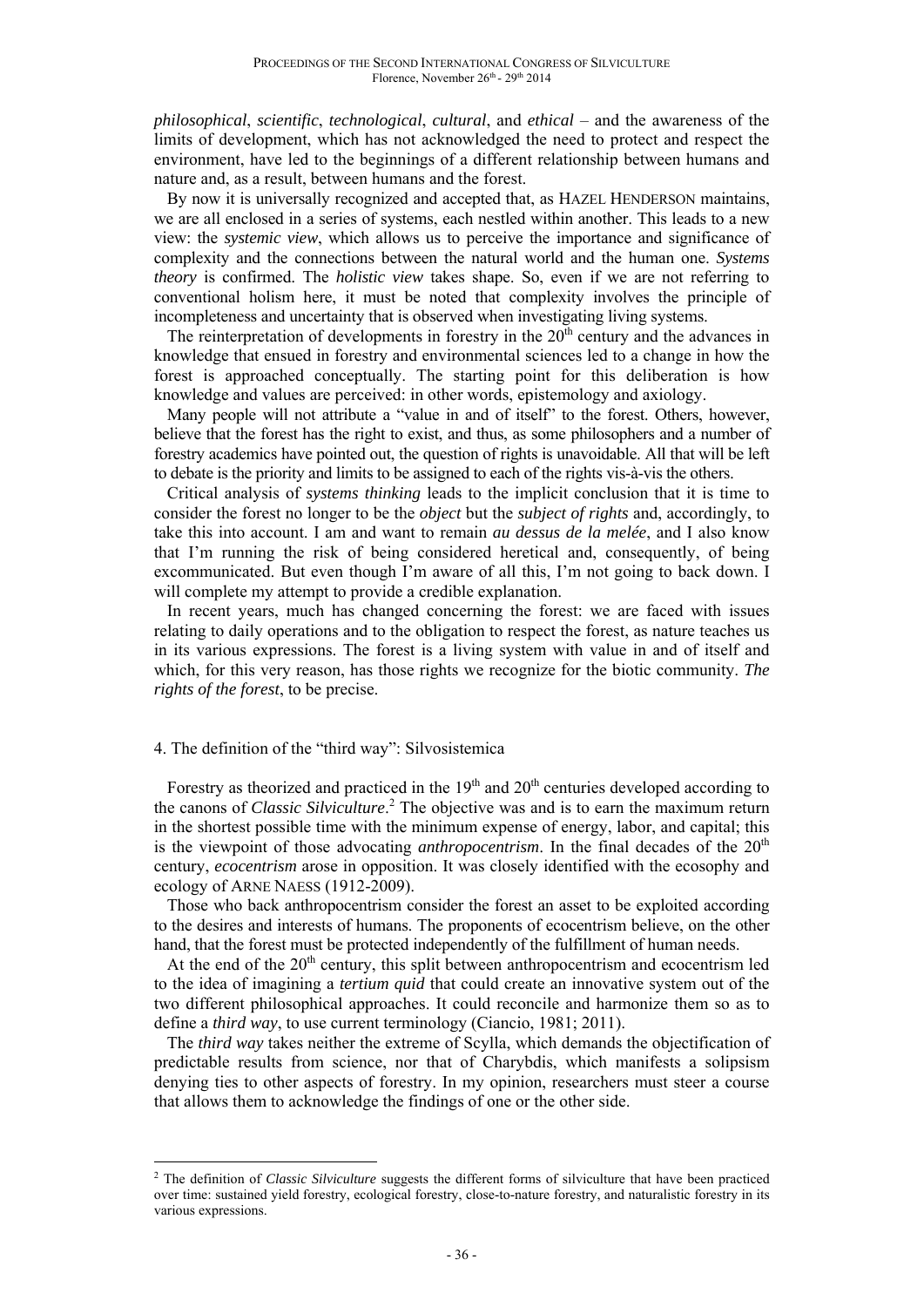Human awareness and inventiveness, expressions of the *mind* and *intellect*, are becoming *experiences* produced by nature and, at the same time, capable of controlling natural events and of dominating and directing those that have been produced. The concept of JOHN DEWEY (1859-1952), "Man in nature is man subjected; nature in man, recognized and used, is intelligence and art," should permit a cultural "mutation" and a renewal of forestry thinking.

Such a theory presupposes interdependence between the action of humans and the reaction of the phytocoenosis – as a synthesis and result of a reciprocal adaptation – that, as such, naturally gains widespread interest, takes on universal importance, and forms a starting point for identifying or developing the so-called *third way*.

Until the 1960s, forests were treated according to a technocratic concept of exploitation. This has already been noted. Newtonian mechanism characterized forestry research. This is a simplification that in epistemological terms is inspired by the Cartesian concept of dualism between "res cogitans" and "res extensa," that is, by the clear separation between the world and the self, or between matter and spirit. It is a culture that has dominated and continues to dominate. It is a fact. Three centuries later, despite scientific and technological progress, such concepts still enjoy a broad acceptance in the forestry community.

The very definition of the so-called *third way* – which is based on systems, chaos, and complexity theory – entails moving past these two positions, especially in the case of *Silvosistemica*, a discipline that seeks to conserve resources and to use appropriate technology for proper interaction with nature. The natural system is considered autopoietic, or capable of perpetuating itself autonomously, and the systemic approach is inspired by the scientific concept of "trial and error"  $-$  by attempts and successive approximations (Table 2). Yet many in the forestry community raise the following question: what do we mean by *Silvosistemica* in operative terms? If by *Silvosistemica* we mean a certain form of cultivation, a certain process, that more or less protects the continuation of production, well, then, we would be traveling well-worn paths. These paths, to be honest, are one-way and confining, since they are scientifically limited to a deterministic view that leaves little room to the forest as a system and as a thing of value.

|                                                               | THE THIRD WAY                                                                                                                                                           |  |  |
|---------------------------------------------------------------|-------------------------------------------------------------------------------------------------------------------------------------------------------------------------|--|--|
| Sustainability Criterion                                      | Strong                                                                                                                                                                  |  |  |
| Type of Development                                           | Sustainable development                                                                                                                                                 |  |  |
| Type of Value                                                 | Nature has intrinsic value                                                                                                                                              |  |  |
| Features of schools of<br>thought in scientific<br>ecology    | Systems theory, chaos theory, complexity theory.<br>Reflections on environmental topics. Self-organization theory.<br>Decision-making processes in uncertain conditions |  |  |
| Features of philosophical<br>schools of thought in<br>ecology | Scientific ecology. Appropriate technology. Mistakes regarding the<br>environment are corrected; protection and preservation of resources                               |  |  |
| Scientific method                                             | Autopoiesis. Trial and error                                                                                                                                            |  |  |
| Ethics                                                        | Recognition of collective interests and those of the ecosystems. Equity<br>in access to resources intragenerationally and intergenerationally                           |  |  |
| Type of economy                                               | Economy steered by economic incentives<br>(e.g. payment for benefitting the ecosystem, tax breaks)                                                                      |  |  |
| Management strategy                                           | Economic growth guided and limited. Regulated management                                                                                                                |  |  |

*Table 2.* The *third way*. Criteria for sustainability concerning schools of thought in ecology, the type of economy, and strategies of environmental management.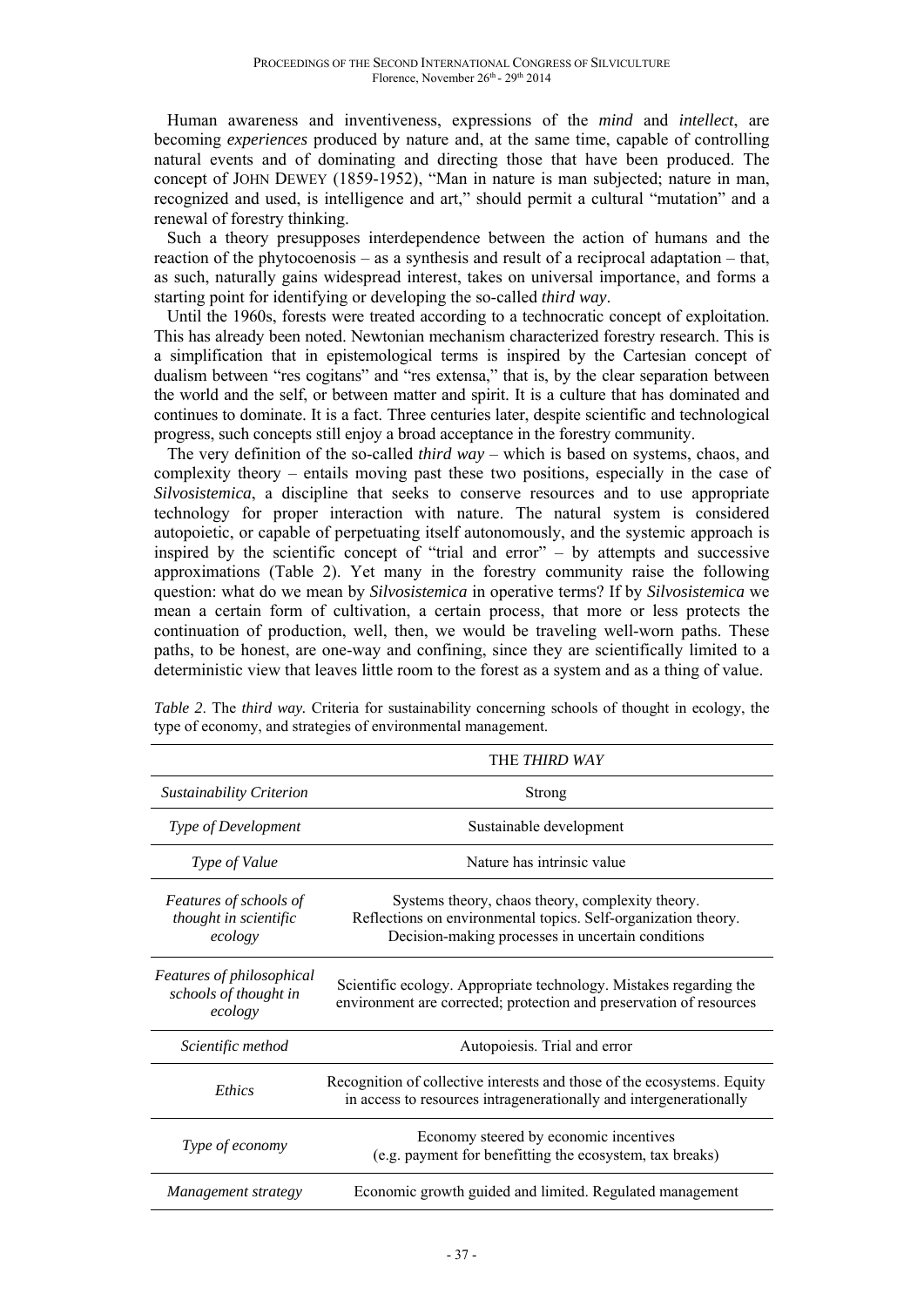*Silvosistemica* is a kind of "extensive forestry," in harmony with nature, whose purpose is an *autopoietic forestry system*, an extraordinary complex system capable of selforganization. The concept of the forest as a system returns to debate the very premises of silviculture, forestry management, and forestry economics. *Silvosistemica* imagines a non-homogeneous forest. Cultivation efforts are designed to support the relationship between the parts that make up the system, favoring the interaction between them and the environment. At the same time, *Silvosistemica* is both "one" and "varied" in relation to the differing aspects of the physical, biological, social, historical and cultural order and puts us on the right path toward settling the "forestry question."

Indeed, if we eliminate a priori the *insularity principle* inherent in *Classic Silviculture* and substitute the *polarity principle* for it, in which opposites in a methodological continuum lead to an understanding of the plurality of aspects, then a new synthesis is possible, one in which the premises of *Silvosistemica*, as enunciated many times previously (Ciancio, 1999; 2009; 2010), become suitable propositions for *designing the future of the forestry sector*.

In the *third way,* sustainable development is therefore pursued through a just sharing of resources within this generation, and between generations. Humans act in order to make the most of natural resources so as to obtain the maximum and best use, as a suitable and necessary means toward surviving and maintaining life. The economy is supported by incentives and payments for environmental and ecosystemic benefit. Economic growth is steered and limited by an insurmountable constraint: the *limit of the possible*.

# 5. Rival features in Classic Silviculture and Silvosistemica

At the theoretical level, during research *Classic Silviculture separates the forest* from the researcher, who inquires in the manner prescribed by the Cartesian-Newtonian scientific paradigm. That's not surprising. We need only reflect on the words of Albert Einstein: "*The belief in an external world independent of the perceiving subject is the basis of all natural science*." In short, he was convinced of the need to proceed as dictated by the *exact sciences*.

By contrast, *Silvosistemica* assumes a different epistemological foundation: a relational *nexus* between forest and researcher. During research there is always an interaction between the object under investigation and the observer. As a result, in the present case the observer examines the forest in the manner dictated by the holistic and systemic paradigm. In a nutshell, the principles of the *procedural sciences* are applied.

The difficulties facing some forestry specialists and forestry ecologists in understanding and adhering to *Silvosistemica* stem from (a) the importance they lend to the objective description of the forest; and (b) from the unusual (at least for them) active, effective, and decisive integration of humans into the experimental process.

Scholars, scientists, and researchers who believe their own disciplines are nomothetic do not take into account the conceptual and methodological foundations of the developmental sciences. And it is due to this basic principle that scientific and cultural communities form and oppose each other over problems within the same discipline. A few examples? Physics: Classical mechanics, quantum mechanics. Biology: molecular biology, developmental biology. Forestry: Classic Silviculture, Silvosistemica.

This different conceptual position is due primarily to the traditional ideology of *Classic Silviculture*, which is closely tied to wood production, and thus to *dogmatic realism*. This conception mirrors Einstein's, who considers "*dogmatic realism as the basis of natural science*."

Such a *modus operandi* is due to *imprinting*, the premature learning acquired in the Forestry Schools which has penetrated deeply into the mentality of foresters and forestry ecologists and even now is the position of many researchers who base their work on *dogmatic realism* without appreciating that, as I'm fond of putting it, "*The rational order of the forest, which is the goal of Classic Silviculture, represents the maximum natural disorder*."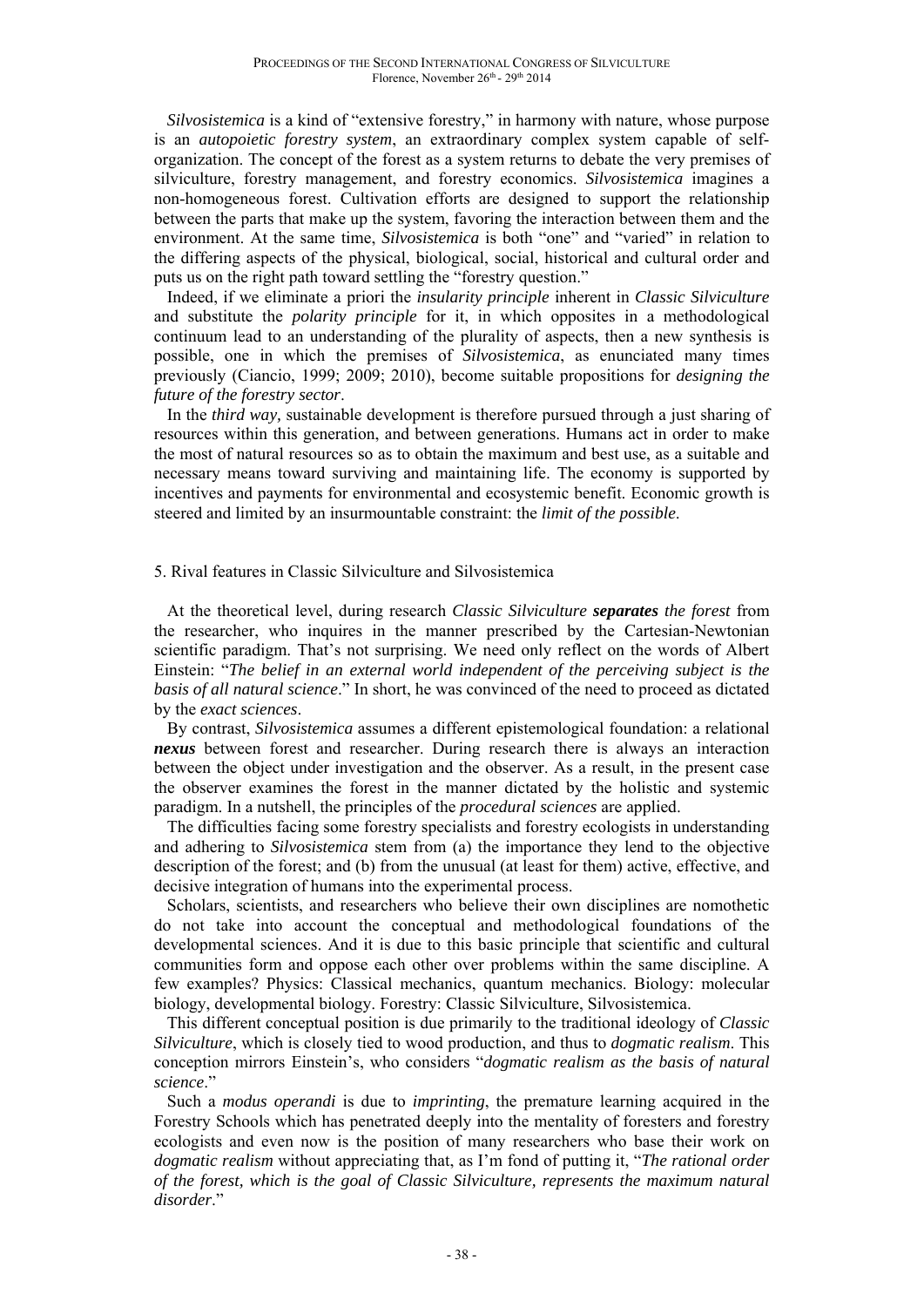With Silvosistemica we are well aware that we can know the forest beyond what is permitted by *dogmatic realism*, freeing silviculture from the enormous conceptual and operational burden that blocked and unfortunately continues to block the way toward new horizons and future scientific and technical perspectives.

# 6. Forestry systems in comparison

In forestry the success of the *systemic view* based on the holistic and systemic paradigm makes possible the establishment of the *autopoietic forestry system*, i.e. a non-linear system which is capable of combining functional efficiency with a high economic, cultural, and ecological value, in contrast to the *classic forestry system*, i.e. an analytic linear system which aims to maximize profit with commercial use of wood (Table 3).

The *classic forestry system* is based on the principle that provisional estimates of wood production have a linear analytic nature. Moreover, it follows specific standards and, precisely for this reason, lacks alternatives. A linear system involves an approach to cultivation that aims at the uniformity and homogeneity of the forest and, consequently, at the reduction of biodiversity and loss of genetic information.

| <b>CLASSIC ANALYTIC LINEAR</b><br><b>FORESTRY SYSTEM</b>                                                                                                          | NON LINEAR AUTOPOIETIC<br><b>FORESTRY SYSTEM</b>                                                                                   |
|-------------------------------------------------------------------------------------------------------------------------------------------------------------------|------------------------------------------------------------------------------------------------------------------------------------|
| Linear system, few options                                                                                                                                        | Non-linear system, abundant options                                                                                                |
| Uniformity and homogeneity of the system                                                                                                                          | Divergence and non-homogeneity of the system                                                                                       |
| Reduction of diversity<br>and loss of genetic information                                                                                                         | Diversity is the source of genetic information,<br>has cultural value and value in use                                             |
| <b>MANAGEMENT</b>                                                                                                                                                 | <b>MANAGEMENT</b>                                                                                                                  |
| Uniformity in cultivation requires<br>centralization of control as a function<br>of profit and the market                                                         | Diversity in cultivation requires decentralization<br>of control and places value on "local knowledge"                             |
| Forest rigidly organized into chronological<br>classes or diametric classes                                                                                       | Unstructured forest,<br>capable of self-organizing                                                                                 |
| Uniformity of products; mainly wood                                                                                                                               | Diversified products: wood is only one of them                                                                                     |
| <b>ECOLOGICAL EVALUATION</b>                                                                                                                                      | <b>ECOLOGICAL EVALUATION</b>                                                                                                       |
| Stable and sustainable system with<br>introduction of energy, labor, and capital.<br>Productivity, profit, and economic value are<br>independent of the ecosystem | Stabile, sustainable, and renewable<br>autonomously. Productivity, profit, and<br>economic value are dependent on the<br>ecosystem |
| PRIMARY OBJECTIVE                                                                                                                                                 | <b>PRIMARY OBJECTIVE</b>                                                                                                           |
| Maximization of profit<br>by commercial use of the forest                                                                                                         | Preservation of the biodiversity<br>and complexity of the system                                                                   |

*Table 3.* Comparison of the main features of the *classic analytic linear forestry system* and the *non linear autopoietic forestry system* (from CIANCIO, 1999).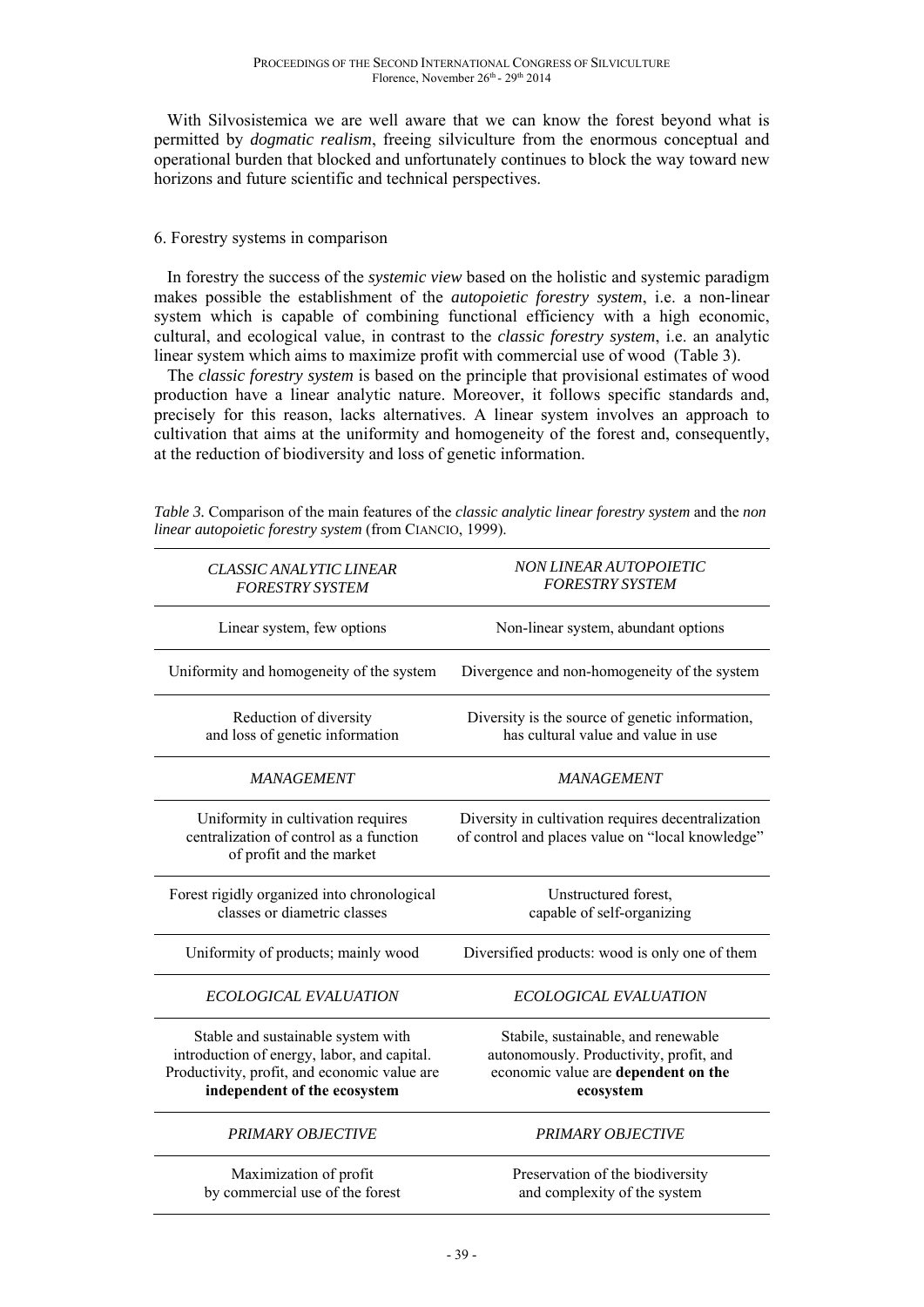The predominant, if not exclusive, emphasis placed on wood production has brought about a one-dimensional forestry paradigm aimed at systematizing and maximizing income from the land. The *classic forestry system* is a stable and sustainable system in the short run. However, in the long run the system becomes unstable and unsustainable, since the glorification of production works to the detriment of other factors indispensable to the resilience of the forest, making it highly unlikely, and even impossible, that the ecosystem's functionality can be optimized.

Productivity, profit, and economic value are *independent of the ecosystem*, while sustainability is *dependent* on introducing energy, labor, and capital. This means that production is tied to a high level of external inputs. And because this weighs heavily on the equilibrium of the ecosystem, it has led to an increased ecological vulnerability and instability, a huge erosion of biodiversity, the lack of alternatives, and poor options.

The *autopoietic forestry system*, on the other hand, is a "non-linear system" that is rich in biodiversity and capable of providing alternatives, since it does not follow prescribed rules and undergoes rapid variation when adapting to diverse conditions. A system of this sort entails a cultivation philosophy aimed at conservation or increasing biodiversity and, thus, at divergence and non-homogeneity. In other words, it is aimed at the complexity of the forest. It can satisfy society's requirements, achieve functional efficiency of the ecosystem, and steer the *silvosistemi* toward environmental balance. Management is sustainable because it prioritizes the potential of supplying the various benefits and products of the forest.

Productivity, profit, and economic value are *dependent on the ecosystem*. Meanwhile, sustainability is *independent* of the introduction of energy, labor, and capital. This means that production is tied to a low level of external inputs. And because it does not significantly bear on the ecosystem's equilibrium, this leads to an increased ecological stability, the ability to preserve or increase biodiversity, an abundance of alternatives, and valuable options.

# 7. Foreshadowing the possible future

The forestry community must move beyond the idea of achieving the maximum *direct and indirect utility*, which often means exploitation for the sake of exploitation. It will take a *new deal*, a new mindset, and a new philosophical perspective on nature; or, if you will, a new way of seeing the forest. We must think of the forest not only in practical terms, but also in a metaphysical, aesthetic, and ethical sense. And this is how *Silvosistemica* foreshadows the possible future.

The forest affects everyone, but foresters in particular. Yet they must still win their most difficult match: attaining consensus and credibility. However, consensus cannot be imposed. It is won. And in order to win it, both knowledge that is already at hand and that yet to be obtained must be submitted for review by a much broader community than just the scientific one. The idea of complexity introduces a fitting disorder into the unnatural hierarchy in which an exacerbated and excessive attention to detail constrains the forest. Without forgetting the past, we must envision the future.

We are living in an historic moment in which the vision of the world groans under the pressure generated by the *speed of evolution* and the *culture of complexity*. In a way understandable by everyone, foresters must make known how far their horizon of knowledge has advanced. To communicate is to debate and inform. This means being aware that the more we learn, the more we discover *forests of ignorance* around us. Building a "forestry culture" that is open to the outside world requires the ability to open it from the inside.

The *spirit*, the *essence of Silvosistemica*, cannot and must not be judged solely by one sector's constraining view, which is not derived from the actual practice of cultivation. Nor should this practice be evaluated in terms of a single era, or worse still, of "*fashion*," with a *pragmatic* or (more or less) *ideal* or *mystical purpose*. On the contrary, it should be appreciated with a broader view, one with more distant horizons, and one independent and not subjugated to a rigidity and an over-simplification which are useful only for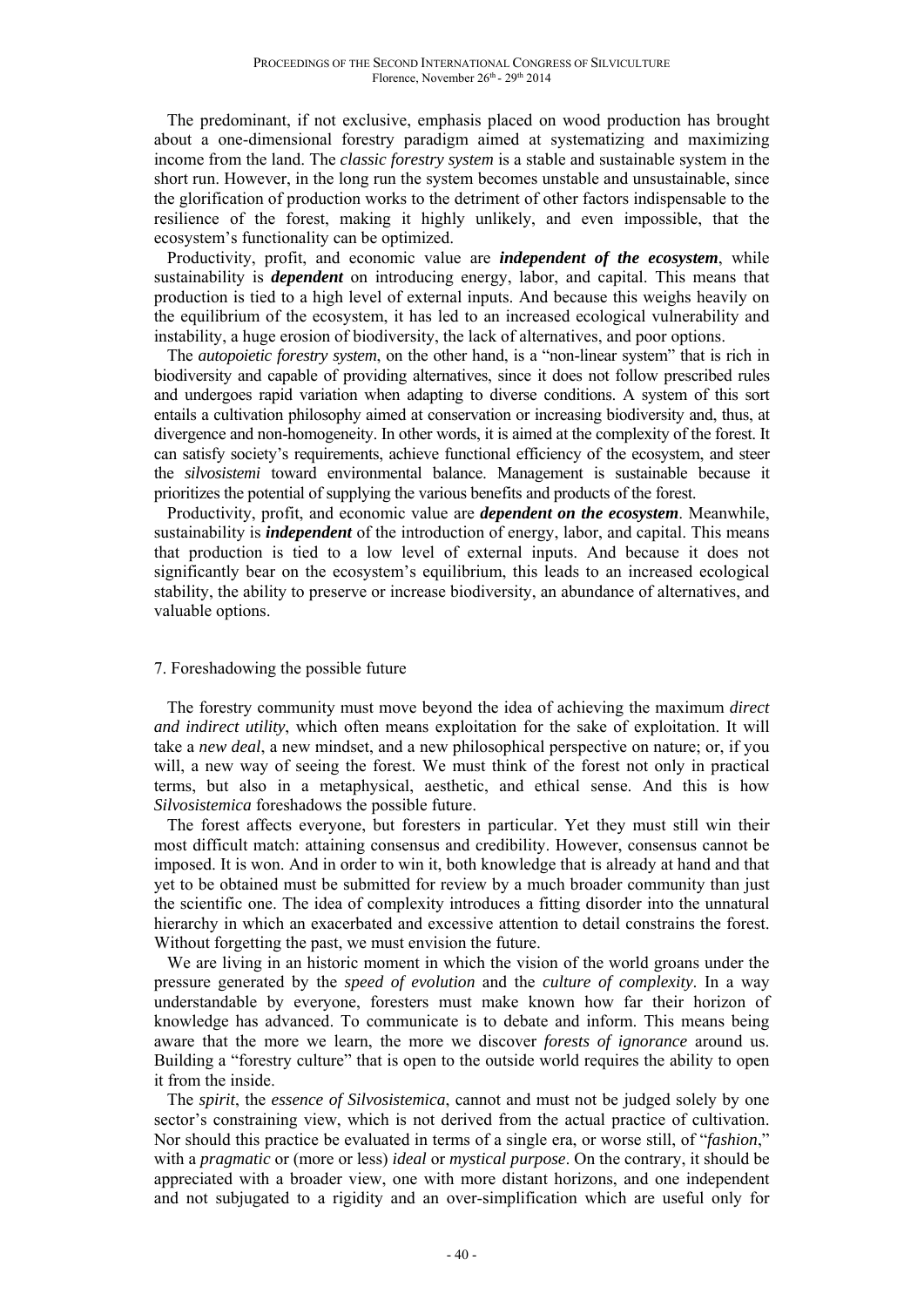didactical purposes. Then, in a spirit of modern *humanistic naturalism*, a unique combination can be forged: of thought with science, of art with the technical, and of ethics with the natural, economic, and social.

I would like to conclude with an aphorism by Petronius – *Satyricon* cap. XLIV – which in the logo of the Italian Academy of Forest Sciences is referred to a tree: «Serva me, servabo te».

### RIASSUNTO

#### PROGETTARE IL FUTURO PER IL SETTORE FORESTALE LA SILVOSISTEMICA: CONOSCERE PER OPERARE

Una diversa epoca esige modi di comportamenti diversi. Dopo aver analizzato il contesto di riferimento in cui fu organizzato il primo Congresso Internazionale di Selvicoltura, il lavoro evidenzia la necessità di un cambiamento culturale nel pensiero forestale e nella ricerca.

Nella seconda parte della relazione, si sottolinea l'opportunità di adottare una visione sistemica e di riconoscere i diritti del bosco, e si presenta la *Silvosistemica* come progetto per il futuro del settore forestale.

#### REFERENCES

- BIOLLEY H., 1920 *L'aménagement des forets par la méthode experimentale et spécialement la méthode du controle*. Attinger Frères, Neuchatel.
- BIOLLEY H., 1928 *La methode d'amenagement dite «Methode du controle»* Schweizerische Zeitschrift für Forstwesen 79 (1): 1-6; 79 (2): 28-35; 79 (3): 58-61.

BOHM D., 1961 – *Causality and Chance in Modern Physics*. Harper Edition.

- BOURGENOT L., 1975 *Futaie régulière ou jardinée? Ou comment traiter les futaies irrégulières*. Revue Forestière Française, 27 (3): 119-184. http://dx.doi.org/10.4267/2042/20933
- CIANCIO O., 1981 *I massimi sistemi in Selvicoltura*. Annali dell'Accademia Italiana di Scienze Forestali, Firenze, vol. 30: 115-142.
- CIANCIO O., 1999 *Gestione forestale e sviluppo sostenibile.* In: "Atti del Secondo Congresso Nazionale di Selvicoltura per il miglioramento e la conservazione dei boschi italiani". Venezia, 24-27 giugno 1998. Consulta Nazionale per le foreste ed il legno, Direzione generale per le risorse forestali montane ed idriche, Accademia Italiana di Scienze Forestali, vol. 3: 131-187.
- CIANCIO O., 2009 *Quale selvicoltura nel XXI secolo?* In: "Atti del Terzo Congresso Nazionale di Selvicoltura per il miglioramento e la conservazione dei boschi italiani"; 16-19 ottobre 2008, Taormina (ME). Accademia Italiana di Scienze Forestali, Firenze, p. 3-39.
- CIANCIO O., 2010 *La teoria della selvicoltura sistemica i razionalisti e gli antirazionalisti, le «sterili disquisizioni» e il sonnambulismo dell'intellighenzia forestale*. Accademia Italiana di Scienze Forestali, Firenze, p. 3-51. Allegato a "L'Italia Forestale e Montana", 6/2010.
- CIANCIO O., 2011 *La selvicoltura sistemica. Aspetti filosofici, epistemologici, metodologici.* L'Italia Forestale e Montana, 66 (3): 181-190. *Systemic silviculture: philosophical, epistemological and methodological aspects*. L'Italia Forestale e Montana, 66 (3): 181-190. http://dx.doi.org/10.4129/ifm.2011.3.01
- DEWEY J., 1973 *Logica, teoria dell'indagine*. Einaudi editore, Torino, 678 p.
- DI TELLA G., 1924 *Metodi di coltura e di assestamento forestale: a proposito di una nota bibliografica*. L'Alpe, 11 (12): 357-361.
- DI TELLA G., 1926 *I principali tipi di boschi italiani. La tecnica del loro governo e utilizzazione*. Italia Forestale, 1: 61-106.
- EINSTEIN A., 1933 *Preface*. In: Where is science going? by Max Plank. Allen & Unwin Ltd, London.
- EINSTEIN A., 1997 *Pensieri di un uomo curioso*. A cura di Alice Calaprice. Oscar Mondadori, 231 p.
- EINSTEIN A., 2004 *Autobiografia scientifica*. In: Opere scelte, a cura di E. Bellone. Bollati Beringhieri, Torino.
- HEISENBERG W., 1959 *Fisica e filosofia*. Il Saggiatore, Milano, 239 p.
- HEISENBERG W., 1984 *Fisica e oltre*. Bollati Boringhieri, Torino.
- HENDERSON H., 1999 *Beyond Globalization*. Kumarian Press, 88 p.
- HOFMANN A., 1926 *Il bosco permanente (Dauerwald) e l'assestamento forestale*. Actes du Ier Congrès International de Sylviculture, vol. 4. Roma 29 Avril - 5 May 1926.